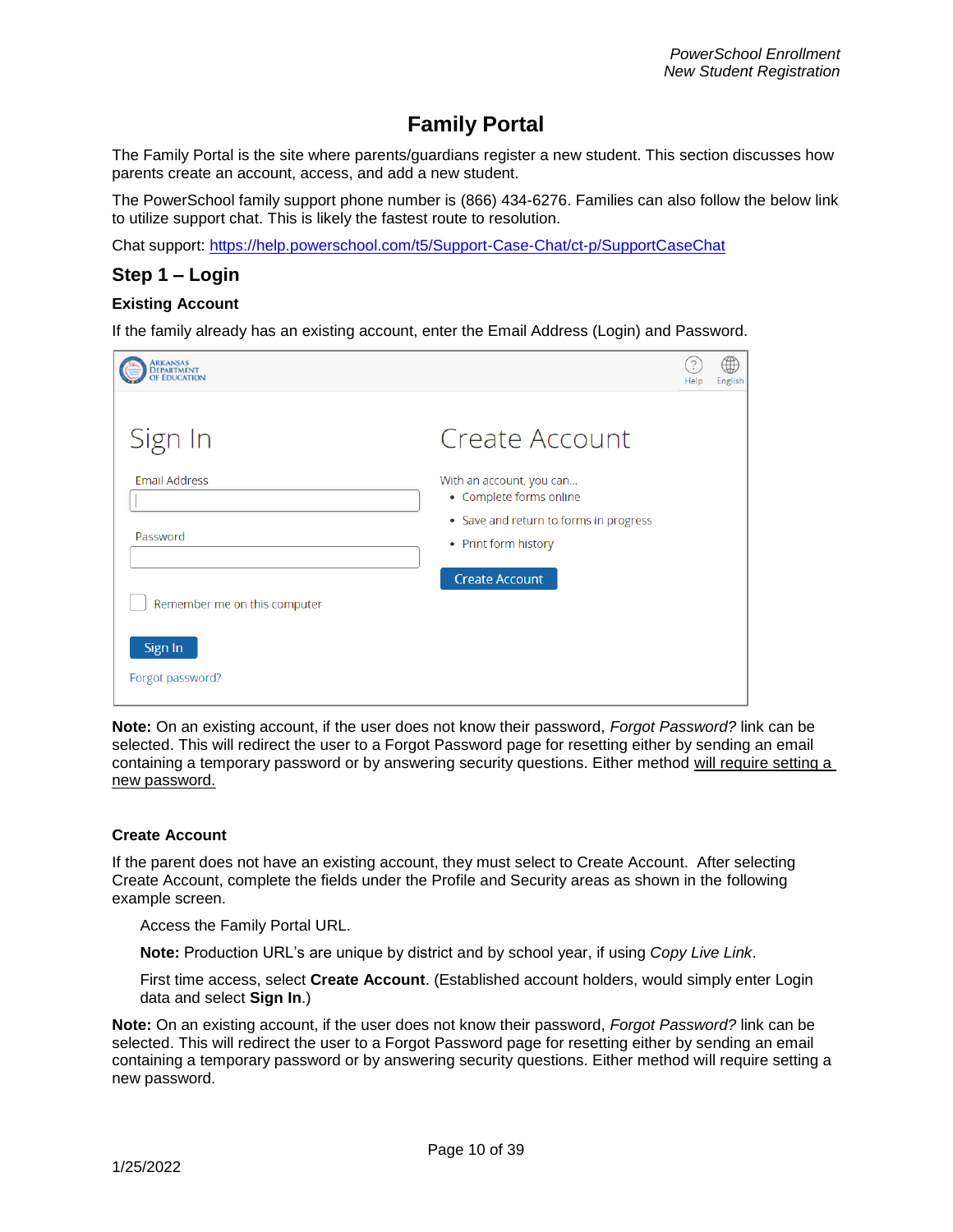After selecting Create Account, the parent/guardian must complete the fields under the Profile and Security areas as shown in the following example screen.

### **Important Note:**

Read carefully the paragraph at the top of the Create an Account page as illustrated below.

| Create an Account                                                                                                                                                                                                                                                  |                                                                                                         |
|--------------------------------------------------------------------------------------------------------------------------------------------------------------------------------------------------------------------------------------------------------------------|---------------------------------------------------------------------------------------------------------|
| Enter the following required information to continue. This account is meant to be created by an adult family<br>member. It is important to create only one account per household so that the system will be able to save and<br>access your information correctly. | <b>Read</b><br>Carefully.                                                                               |
| Don't Have an Email Address? We suggest that you obtain a free email account online through Google or Yahoo.                                                                                                                                                       |                                                                                                         |
| Profile                                                                                                                                                                                                                                                            |                                                                                                         |
| First Name                                                                                                                                                                                                                                                         | Security                                                                                                |
|                                                                                                                                                                                                                                                                    | Password (?)                                                                                            |
| Last Name                                                                                                                                                                                                                                                          | Re-Type Password                                                                                        |
| Daytime Phone<br>Used to provide support, if requested. Enter entire number, including area code.                                                                                                                                                                  | Security Question 1 (?)                                                                                 |
|                                                                                                                                                                                                                                                                    | <b>Security Answer 1</b>                                                                                |
| Email Address<br>Used for sign in and important communication.                                                                                                                                                                                                     | <b>Security Question 2</b>                                                                              |
|                                                                                                                                                                                                                                                                    | <b>Security Answer 2</b>                                                                                |
| <b>Note:</b> Passwords must contain a minimum of six<br>characters and at least two of: Upper Case,<br>Lower Case, Numbers, or Special Characters<br>and cannot contain spaces or more than three<br>consecutive characters.                                       | To comply with COPPA, I affirm that I am 13 years or older.<br><b>Create Account</b><br>Back to Sign-In |
| When all is completed, select Create Account.<br>The Family Account user is then sent a<br>confirmation email.                                                                                                                                                     |                                                                                                         |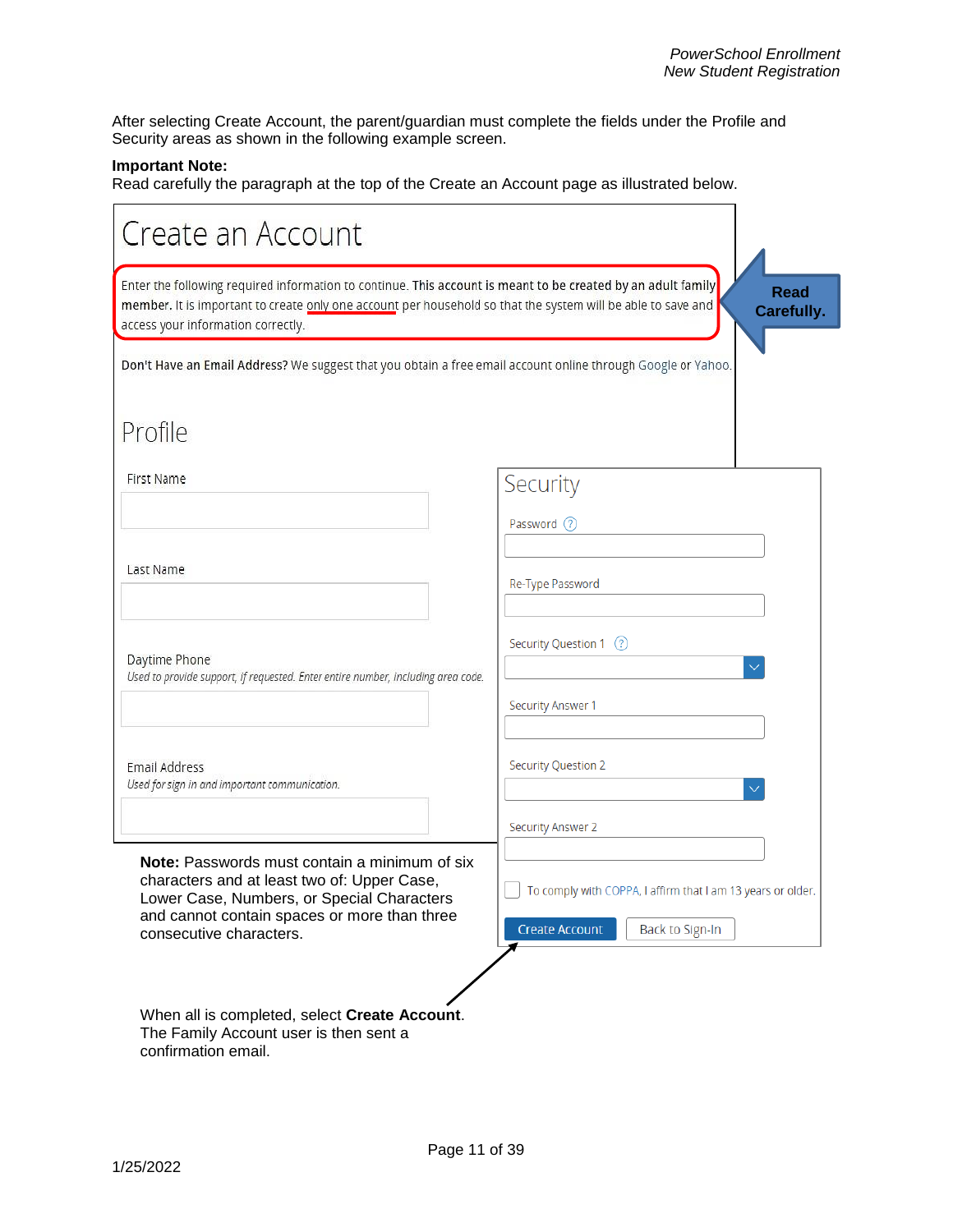## **Step 2 – Accessing the New Student Form**

Select to Start a New Form by clicking **New Student Registration**.

**Note**: The screen that displays next will depend on 1) If this is a new user; 2) What URL is used to access the Family Portal.



Start the form by entering the First/Last Names and DOB. **Pay attention to the required formatting**. Click **Add Student**.

| ARKANSAS<br>Department<br>Of Education | D<br>Dashboard | $\mathcal{L}$<br>Help | <b>LR</b> |
|----------------------------------------|----------------|-----------------------|-----------|
| New Student Registration 2020-2021     |                |                       |           |
| Add Student                            |                |                       |           |
| First Name                             |                |                       |           |
| Last Name                              |                |                       |           |
| Date of Birth<br>enter as "mm/dd/yyyy" |                |                       |           |
| <b>Add Student</b>                     |                |                       |           |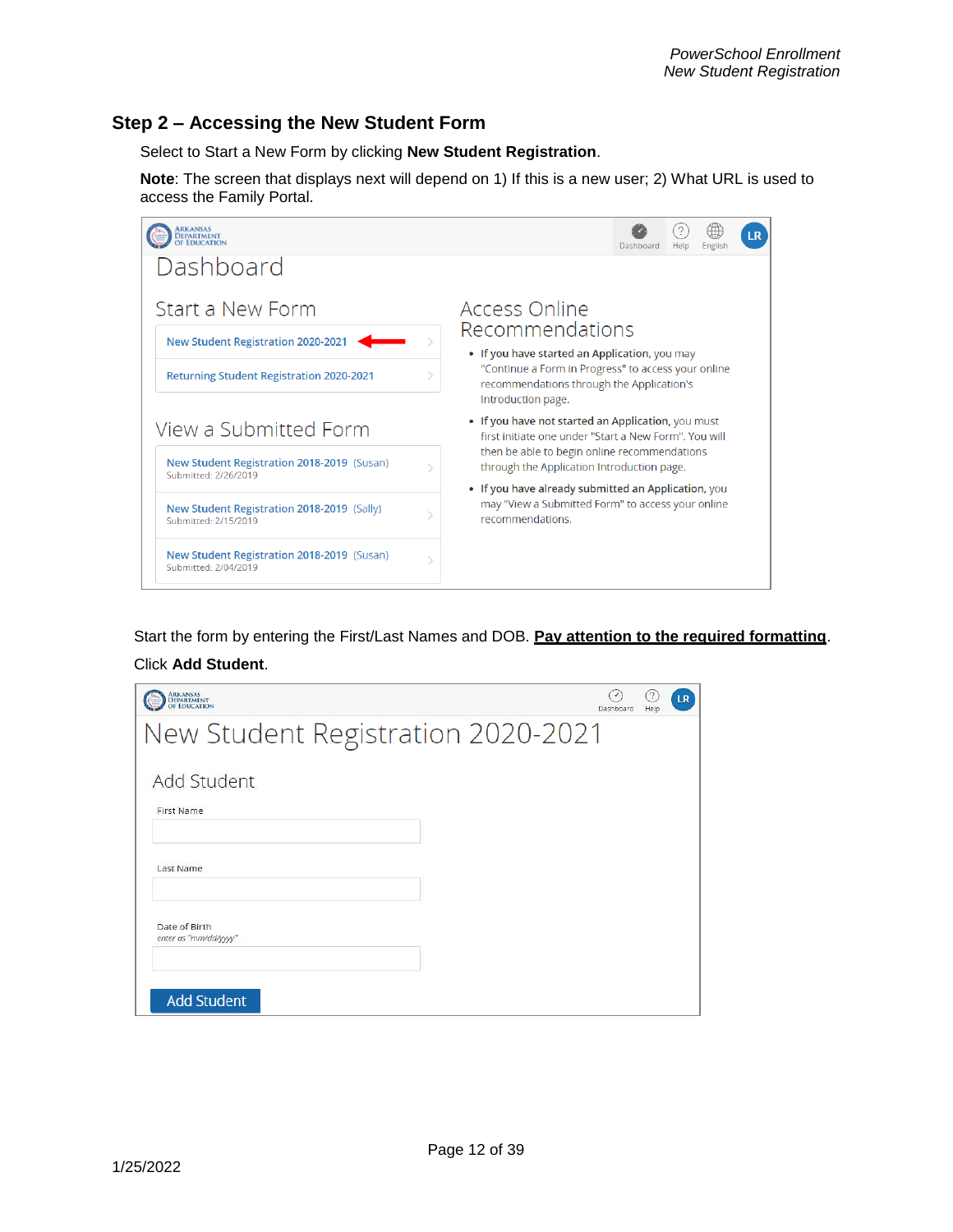# **Step 3 – Adding Student Data**

**All areas must be completed. Be sure to scroll to the bottom of each page to complete all required fields. On the bottom of each page select Next to move to the next page. Each of the Form pages is listed in the left menu where they may be clicked to access that page.**



#### **Page Information:**

- $\triangleright$  Student, New Student, Family, Emergency and Health pages are student and contact related fields. Below are discussion items for the training environment. While both options exist and must be completed in the training accounts, only ONE of each option will be available in production sites as selected by the district:
	- Simple vs. Complex Addresses During initial setup each district chose Simple or Complex dependent on their current eSchool settings. In training, both are accessible.
	- Single vs Doubled Up (Combined) Contacts Each district chose one setting. In training, both are accessible.
- Agreements for Student Handbook, Technology use, and FERPA.
- $\triangleright$  Document Upload of digital or scanned files. Can upload up to five files per upload item except for SSN.
	- Birth Certificate Home Language Survey
	- Proof of Residency **Card** Student SSN Card
	-
	-
	- Student's Shot Record 504 Plan
	-
- 
- 
- Court Order **Court Order Meal Status**
- Parent Pickup Form Kindergarten Physical
	-
- Medical Documents Agricultural (Migrant) Survey
- Parent's Photo ID McKinney Vento (Homeless)
- $\triangleright$  Signature

On the Signature page select NEXT which moves to the **Summary** page.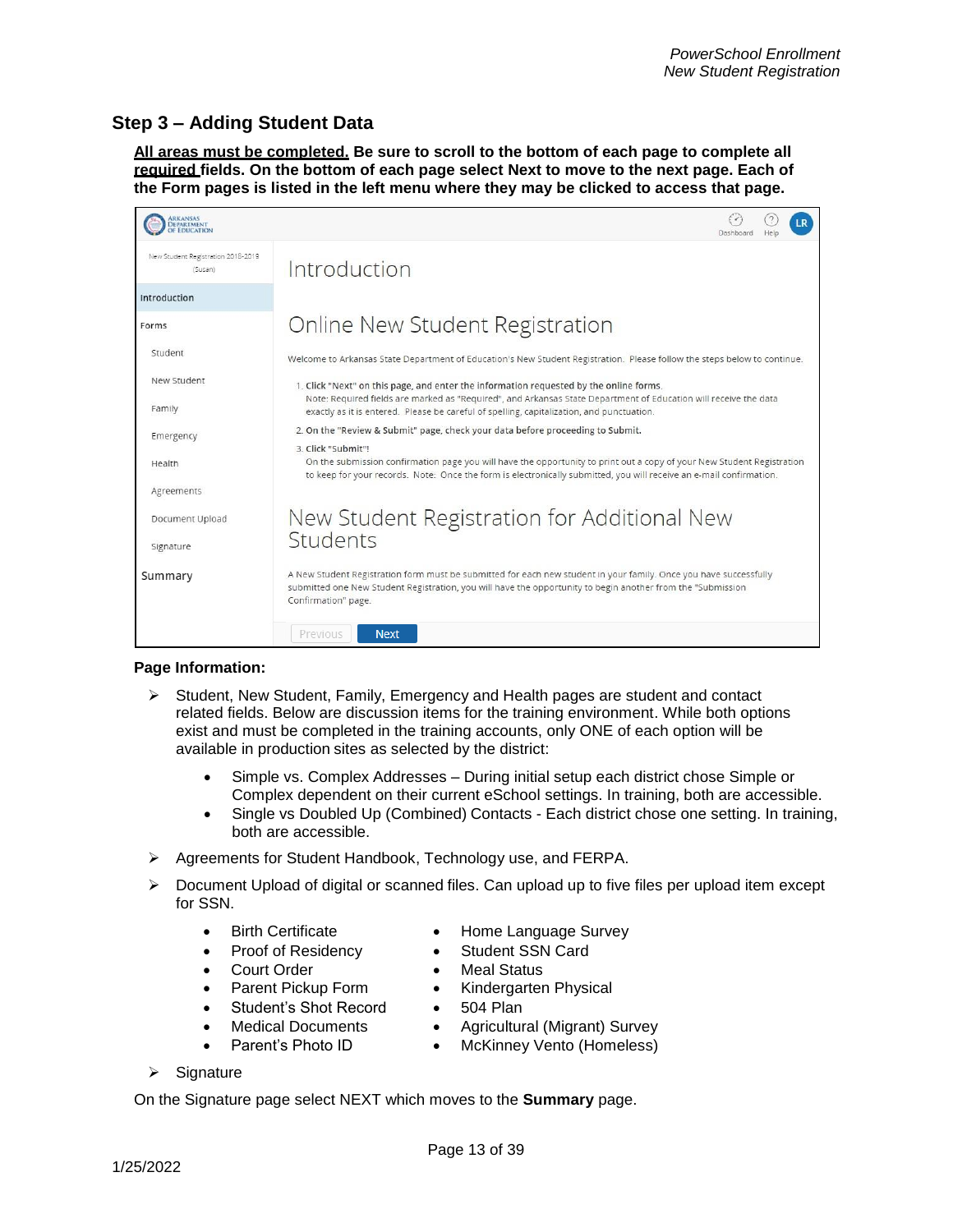## **Step 4 – Summary/Submit**

One of the following will occur:

 If information needs correcting, a **RED** STATUS icon regarding missing/invalid information will display on the page row as shown below.

| Summary                                                                |               |
|------------------------------------------------------------------------|---------------|
| We found some missing or incorrect information on the following pages. |               |
| <b>PAGE</b>                                                            | <b>STATUS</b> |
| Student                                                                | Ο             |
| <b>New Student</b>                                                     | ❶             |
| Family                                                                 | Ø             |
| Emergency                                                              | $\bullet$     |
| <b>Find Invalid Fields</b>                                             |               |
| Submit<br>Previous                                                     |               |

Click on a RED STATUS icon or *Find Invalid Fields* which will move to the page for correction. Fields will have a red icon as the example of missing Gender shows.

Gender required Edit

Update all invalid or missing data. After edits, in the left menu areas, click on **Summary** again from the left menu. Continue this process until there are no errors. See next step.

### **OR**

If there were no errors, the **Submit** option will be available. See next step.

When all information is correct, all STATUS checks will be green and the following screen will display. Select **Submit**. At that time, the owner of the Family Account is sent a confirmation email.

| Summary                                       |               |
|-----------------------------------------------|---------------|
| No issues found. You may now submit the form. |               |
| <b>PAGE</b>                                   | <b>STATUS</b> |
| Student                                       |               |
| New Student                                   |               |
| Family                                        |               |
| Submit<br>Previous                            |               |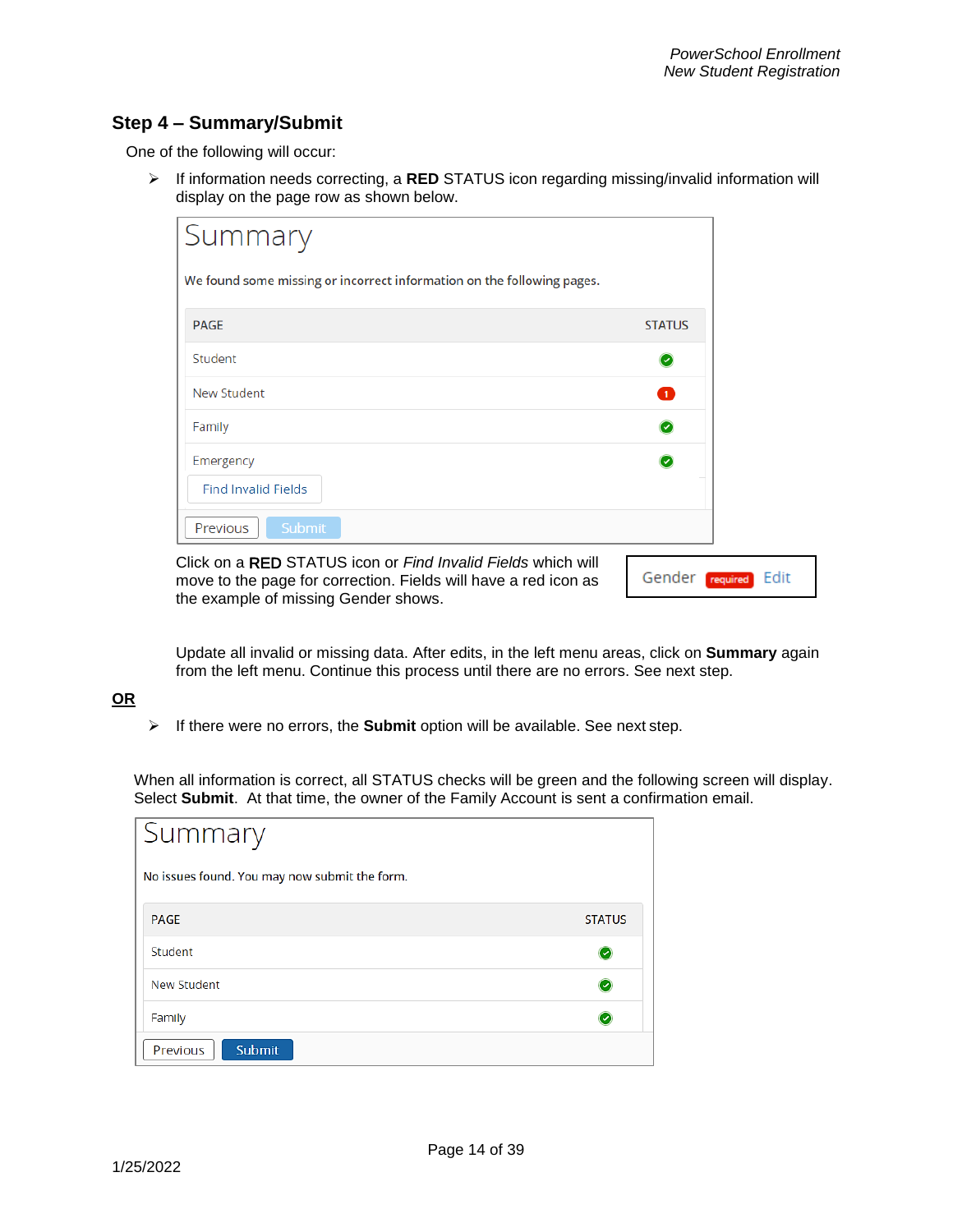After submission the following page will display where the parent has the option to:

- 1. Print a copy of the student registration just completed by clicking the *Registration* link within item 1.
- 2. Add an additional new student. See next topic for adding an additional new student at this time.

If finished at this time, select to **Save & Sign Out** located under the circular icon containing initials.



**IMPORTANT:** In addition to signing out, if on a public computer, delete any uploaded files and/or documents.

#### **Notes:**

If *Save & Sign Out* is selected *prior* to the student's submission, the student is left *In Progress* and can be accessed and completed at a later time.

The Account option under initial icon allows access to the user's Profile, Security, and Family Members.